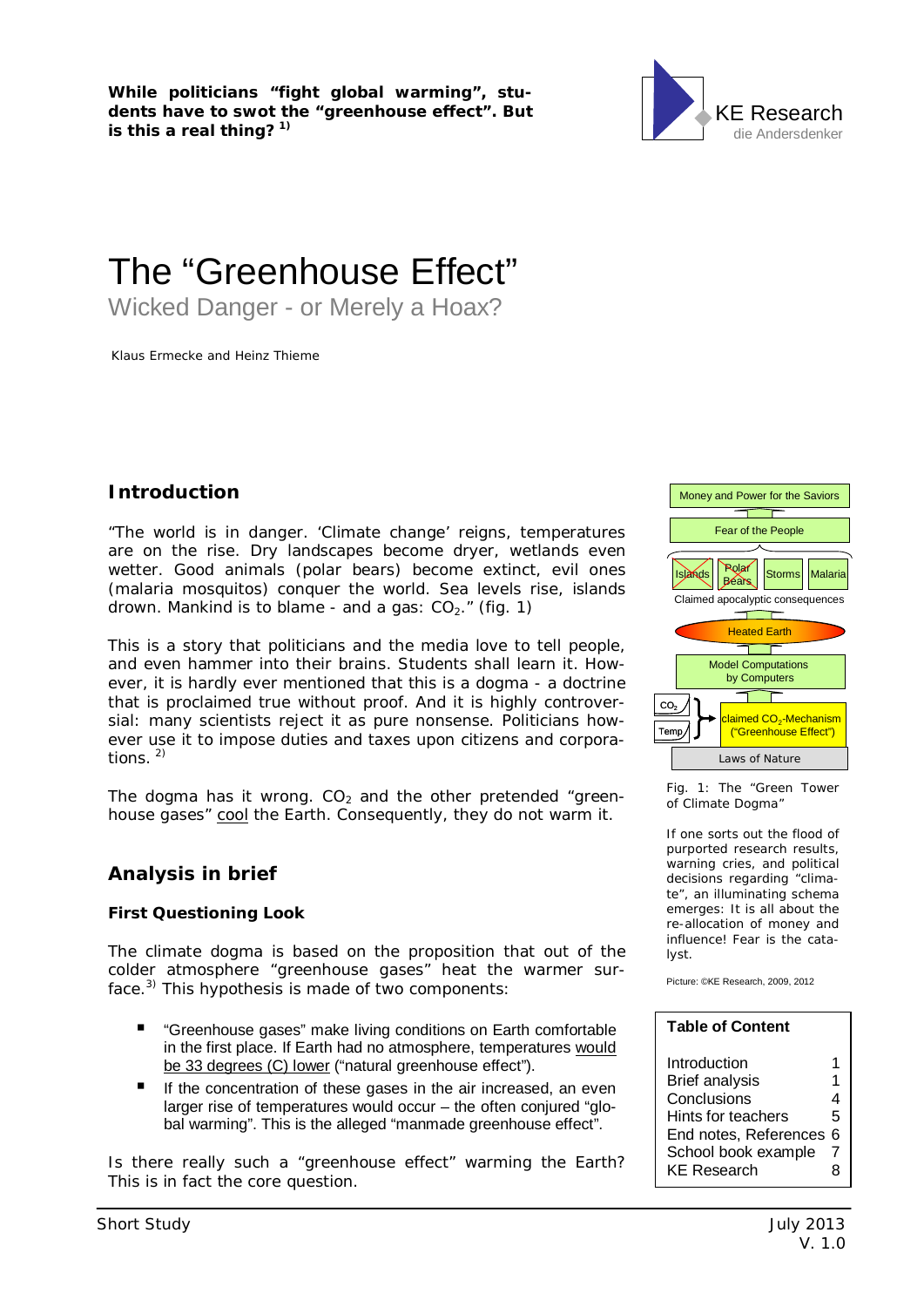



Fig. 2: Flow of energy in the atmosphere (schematic: no reflexion, scattering, wind).

When the inbound solar radiation hits oxygen atoms, a part of the UV is absorbed ("ozone layer") (a). IR active gases absorb some of the solar IR (b). Of the irradiant energy reaching the ground almost half is used up to evaporate water: it is stored in the vapor and then transported upwards by convection (c). This part is released when clouds are formed (d) then temperatures are affected. This boosts convection (e), until the air cools down by radiation and sinks back to the ground (f).

Red arrows indicate the cooling of the Earth by radiation into space, see fig. 4 for quantification.

Picture: ©KE Research, 2012



Fig. 3: Radiation and flow of energy

This chart by Kiehl & Trenberth (1997) had been displayed in many school books. The area within the red marks added by us shows the "cooling system".

First of all, we need a precise description how exactly the mechanism works that allegedly raises temperatures on Earth. But right here, we get into a double bafflement:

- There is no one common understanding. Instead, "Climate scientists" present various descriptions of how their respective greenhouses should work, which do not match in their physical content or even mutually contradict each other.<sup>4)</sup>
- Furthermore, there is not a single experiment that would demonstrate cold air raising temperature of a warmer surface below, due to small change in the air's chemical composition.

#### **The Atmosphere and its Gases**

The Earth's atmosphere is cold, and it is even colder higher up. It consists of a mix of three sorts of gases:

- 99.96% of the dry air (without water vapor) consists of the three major gases: nitrogen  $(N_2)$ , oxygen  $(O_2)$  and argon  $(Ar)$ .
- All trace gases combined only contribute 0.04% to the volume of the dry air.  $CO<sub>2</sub>$  belongs in this category.
- The share of water vapor  $(H<sub>2</sub>O)$  fluctuates between 0.5% (deserts) and 5% (rain forests).

Water vapor and some trace gases like  $CO<sub>2</sub>$ , CH<sub>4</sub> (methane),  $O<sub>3</sub>$ (ozone),  $N_2O$  (nitrious oxid), are "IR active", i.e. they can absorb and send out (emit) the invisible infrared radiation. This is used to put together a flawed illustrative model of how atmosphere works (s. schoolbook example, fig. 10). The misleading term "greenhouse gases" was coined on purpose.

**Flow of Energy: Heating and Cooling of the Earth (Fig. 2)**

The sun transmits energy to Earth as radiation. About half of it is reflected (clouds, ice), scattered or absorbed in the atmosphere (details in Ermecke 2010). The rest has the following effect:

- About half of the rest makes water vaporize (oceans, vegetation). During vapor formation, energy is taken up and stored as "latent heat". This does not create a rise in temperatures.
- The other part heats soil and water (temperature increase).

Since the ground warms up, temperature difference develops between the ground and the colder atmosphere above it.<sup>5)</sup> As a result, energy flows as heat into the air. This means – depending on the point of view:

- The ground heats the atmosphere,
- The atmosphere cools the ground.

Warming as well as moistening makes the air specifically lighter: it rises by convection. The rising air expands and cools. The water vapor condenses, forms droplets, clouds appear.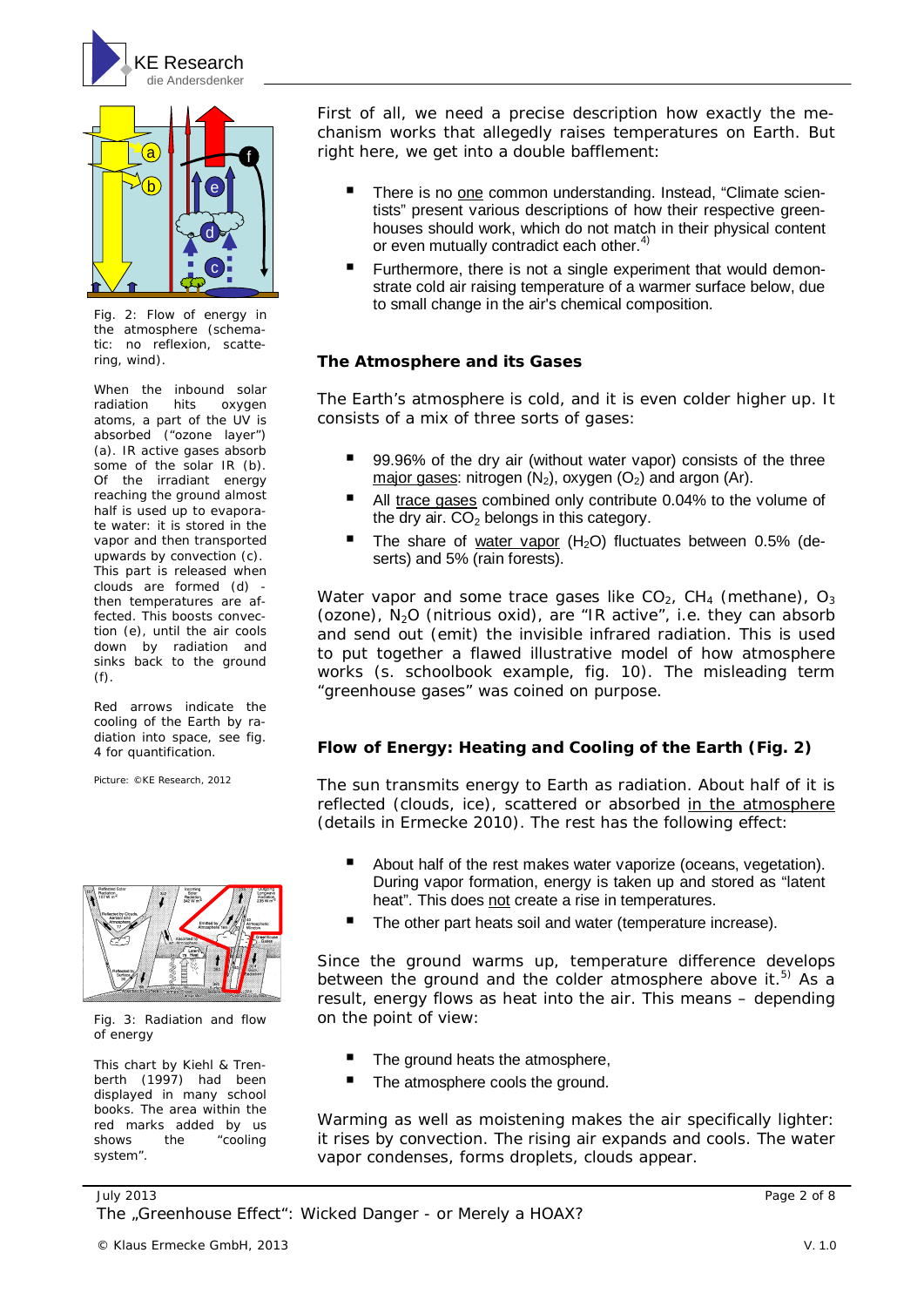

During the formation of clouds the latent heat is released, often kilometers above the ground. The air flowing through the cloud becomes warmer and lighter relative to that in its surrounding, so convection is boosted.

But where does the energy released in the process go? The answer: it is emitted into outer space as infrared radiation ("IR"). The air cools, gets denser, and sinks to the surface.<sup>6)</sup>

The "cooling system" of the Earth operates by radiating energy into space. The quantitative assessment of this radiation is linked to a number of complex physical and technical problems (measurement equipment). American atmospheric scientists Kiehl and Trenberth determined the following (Fig. 3, 4, 9):

- 17 % originates from the earth or ocean surface.
- 13 % originates from the upper sides of the clouds
- 70 % is "emitted by atmosphere" from higher altitudes.

The fascinating question at this point is what in the atmosphere enables this radiation. In fact, the above mentioned major gases do not radiate, they are not IR active. Only the IR active gases emit into space. Those are – the "greenhouse gases"!

So "greenhouse gases" (and clouds) cool the atmosphere. Only because they cool it, cold air becomes available to take up heat on the ground. In other words: If there were no "greenhouse gases", the atmosphere would heat up, and by lack of cooling the surface would become warmer!

#### **The Test in the Real World**

In physics, it is required to validate theoretical considerations by measurement in the lab or in nature.

The opportunity to do so is provided by the Moon.<sup>7)</sup> Moon has about the same distance from the sun as Earth and accordingly, at the same parallel, receives the same amount of radiative energy per square unit. Its surface is similar to our sand deserts: it is dry and consists of fine mostly dark granulated material (sand, dust). $8$ ) But there is no atmosphere – and no "Moon warming by greenhouse gases".

According to the dogma, temperatures on Earth shall be 33°C above those of a fictitious Earth without atmosphere and consequently without IR active gases.

To verify this claim, we compare the noon temperatures of the uppermost sand layers, in dry tropical deserts:

| Sahara (measured): 9) | $80^{\circ}$ C |
|-----------------------|----------------|
|                       |                |

- Theoretical reference value by dogma (80°C 33°C): 47°C
- The real Moon (max. temperature reported by NASA): 134°C

The greenhouse dogma contradicts the measurements.<sup>10)</sup>



Fig. 4: Our cooling system

Cooling of the Earth is performed by matter which emits radiation into space. But which matter?

According to Kiehl and Trenberth (fig. 9) only 17% of the radiation reaching the sky originates from the surface. 70% of the cooling is done "by atmosphere" (fig.  $3)^{9}$  In other words: by the "greenhouse gases"!

Picture: ©KE Research 2009-2013





Fig. 5: Moon too warm – "Greenhouse Earth" too cold

Our moon has no atmosphere, so it lacks the pretendedly warming "greenhouse gases" ("GG").

On the day side our moon is a furnace rather than a cold body. According to NASA, temperatures might reach 134 °C.

Picture: ©KE Research, 2012; Photos: NASA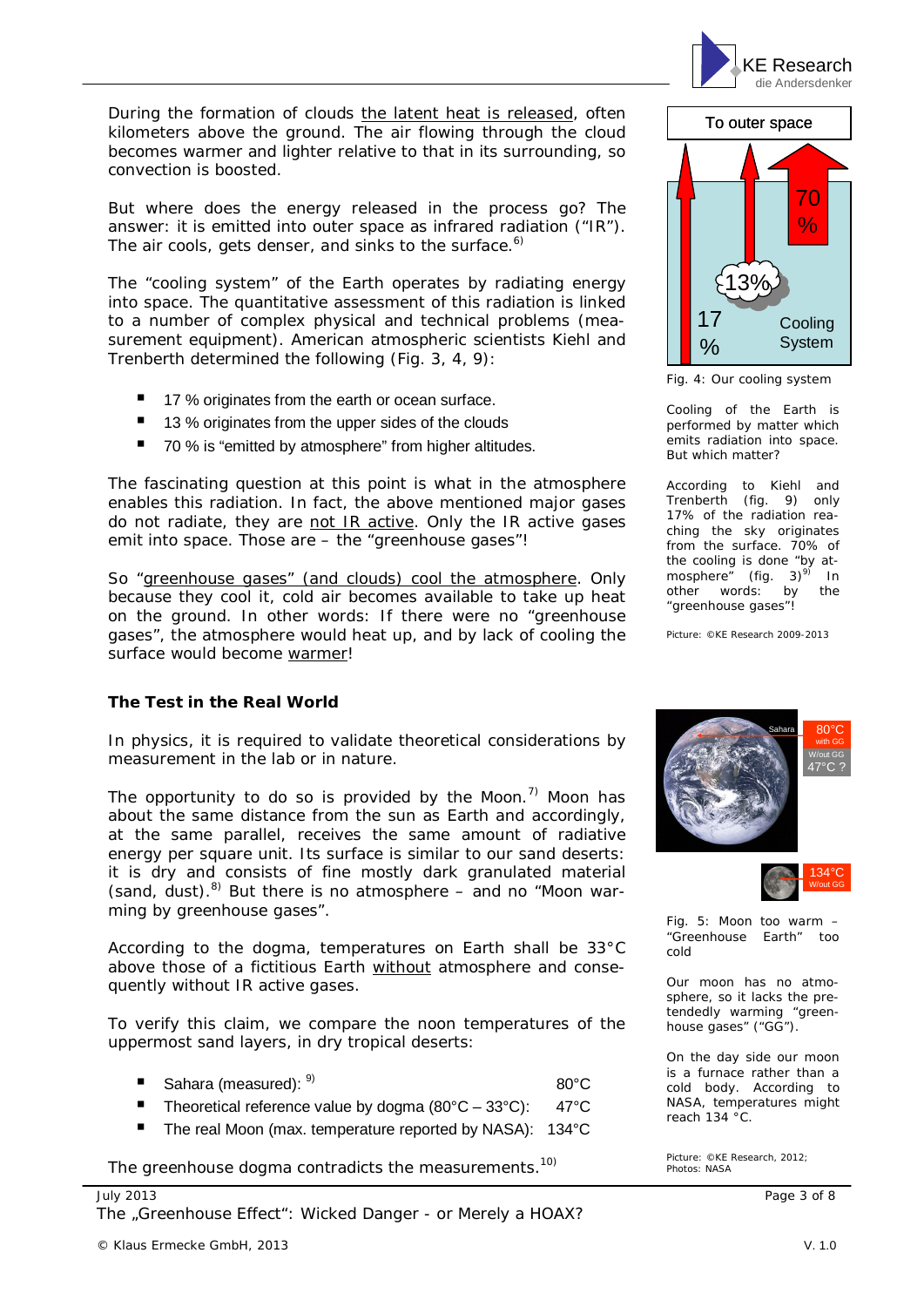



Fig 6: Man and Nature

Given a world population of 7 bn people, every individual has a share of 763,000 metric tons of air and 200 million cubic meters of water (the photo displays Kochel Lake in Upper Bavaria, Germany, which has a water volume of 185 $m$  m<sup>3</sup>). Gases are continuously exchanged between air and water (Henry's law).

Given these huge masses, any request to children to "protect the climate" by means of abstinence from eating beef and using computer stand-by mode is nothing but greenish endof-the-world esoterism. An entire lifetime would not suffice to change signifycantly the chemical trace gas composition only in the "own" share of the world.

Students and their parents should take a clear stand against unreasonable requests by their schools.

Photo: Schlaier (public domain)

## **Conclusion**

- "Greenhouse gases" and clouds continuously radiate energy into outer space. Thereby they cool the atmosphere. This enables the atmosphere to cool the ground. This has been going on over billions of years.
- Since IR active gases cool the Earth (at least indirectly), an increase in their concentration cannot cause a raise of temperatures. This constitutes a disproof of the  $CO<sub>2</sub>$  warming hypothesis (yellow block in the "Green Tower" in fig. 1).
- All further claims of the climate dogma (computerized climate prophecy, apocalyptic consequences, need of political action and "climate protection") would only make sense if the CO2 warming hypothesis is proven. But as the hypothesis is demonstrated invalid by our comparison with the Moon, the claims derived from it as well as the actions suggested make no sense. The entire  $CO<sub>2</sub>$ -based "climate research" proves to be pseudo science – or charlatanism.
- In certain countries, public education is misused by governments to implant fears in the brains of students – being the result of a wrongly built understanding of nature.

## **Our recommendations**

#### **Students**

- Talk to your parents, co-students and teachers. But do not make claims, be instead friendly and open minded, ask questions. A polite question avoids confrontation and transports a message more effectively.
- Are you requested to write a thesis or give a presentation? Then try to get in contact with experts – many of them enjoy helping young people from time to time.
- Use your brains! Learn!
- Forward our paper! [www.ke-research.de/downloads/Greenhouse.pdf](http://www.ke-research.de/downloads/Greenhouse.pdf)

#### **Parents**

 Have a close look at the activities at your school. Do they teach science – or green esoterism? Mobbing of critical minds? Access to classrooms for outside eco activists? Form networks. Ask questions! Write us!

#### **Teachers**

The politically driven  $CO<sub>2</sub>$  hysteria will lead to silent weakening of the economy. The unavoidable outcome at the end will be a decline in public income. What will be the impact on teachers' salaries and pensions? Food for thought, as we think.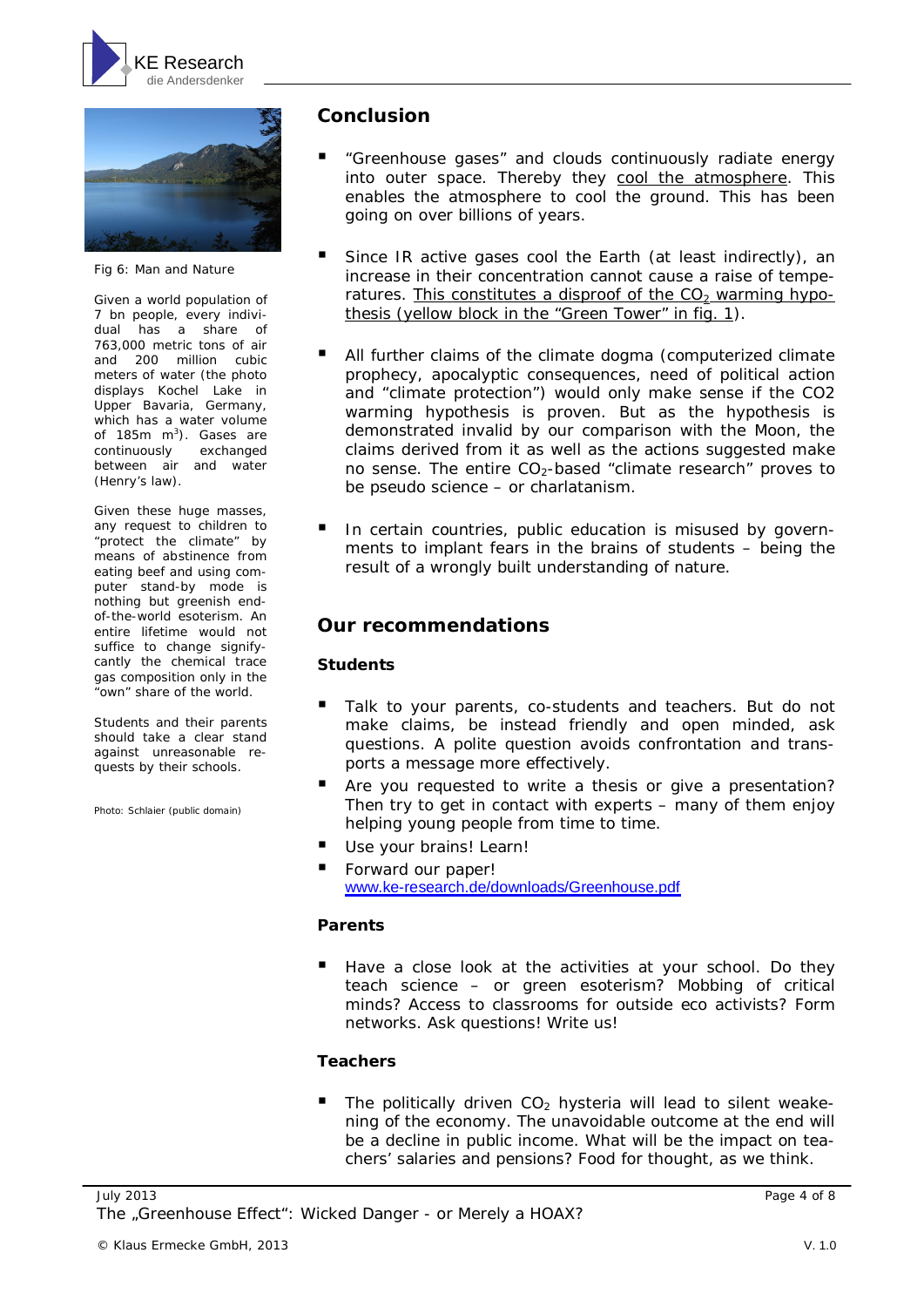

**Hints for the physics teacher**

The task of the schools is to provide useful competencies to the students. Among those is the ability to identify and analyse a problem in everyday life and apply the knowledge of natural laws as well as scientific thinking and methodology to solve it.

Following the climate and energy debates we observe that in certain countries politicians silently undermine this principle. With the excuse of "education to protect the environment" children at school (and even at kindergarten) are filled with fears. Kids are requested to participate in symbolic actions which pretendedly help "save the climate". The purpose of these campaigns seems to be to keep people away from questioning the subtle erosion of liberty and tolerate the implementation of ever new taxes and duties. The teacher is put into the role of facilitator of an ideology that contradicts people's needs.

The qualified handling of the greenhouse debate requests a teacher

- to understand thermodynamics and fluid dynamics,
- to master differential calculus and stochastics,
- to have a basic knowledge of meteorological processes.

Furthermore, regarding the question if mankind can "load" the atmosphere with  $CO<sub>2</sub>$  at all, a principal background of geochemistry and in particular ocean chemistry is necessary (fig. 6).

A critical introduction into the climate debate therefore should be assigned to the physics teacher, ideally in cooperation with his colleague covering chemistry. (Symptomatically, in our State of Bavaria ocean chemistry is not even part of the curriculum of the elite high schools, over here called "Gymnasium"). Teachers of geography, languages or other topic areas usually lack the principal training in physics to unveil the greenhouse myth as such.

The different sets of hypotheses which underly the respective versions of the "greenhouse effect" are long physically falsified. Among the many critics the following are those who attack the very core of the dogma with complementary arguments:

- Gerhard Gerlich, Ralf D. Tscheuschner: explain a broad set of physical and mathematical flaws in the usual descriptions of the "greenhouse effects".
- Gerhard Kramm, Ralph Dlugi, Michael Zelger: supplement the approach of Gerlich/Tscheuschner with numerous aspects of Theoretical Meteorology.
- Heinz Thieme, Detlef Hebert: look into the true behavior of the atmosphere as a thermodynamic system.
- Wolfgang Thüne: challenges the misleading terminology and the political utilization of the dogma.



Fig 7: Brainwash

Schools are run or at least supervised by governmental bodies. In some countries children are now systematically trained towards green thinking. Principals hope to bolster their careers by touting solar energy and "climate protection". Publishers of school books drive political acceptance with forthright ecological propaganda. (see fig. 10).

Frequently even organized green activists get access to classrooms and perform "teaching" – like on the picture!

Photo: www.umwelt-aktion.de/joomla/index.php?option=com\_ content&view=frontpage&Itemid=53



Fig. 8 Oblation for the "global climate"

While many schools still preach the salvation of "energy, friendly to the climate", there are already thousands of wind turbines abandoned in certain parts of the USA. If subsidies are abolished, such installations cannot even earn enough to sustain their own maintenance. Naive private investors are facing total loss.

Mysteriously, this fact is rarely mentioned in the public discussions.

Photo: merrypoppins.blogspot.de/2011/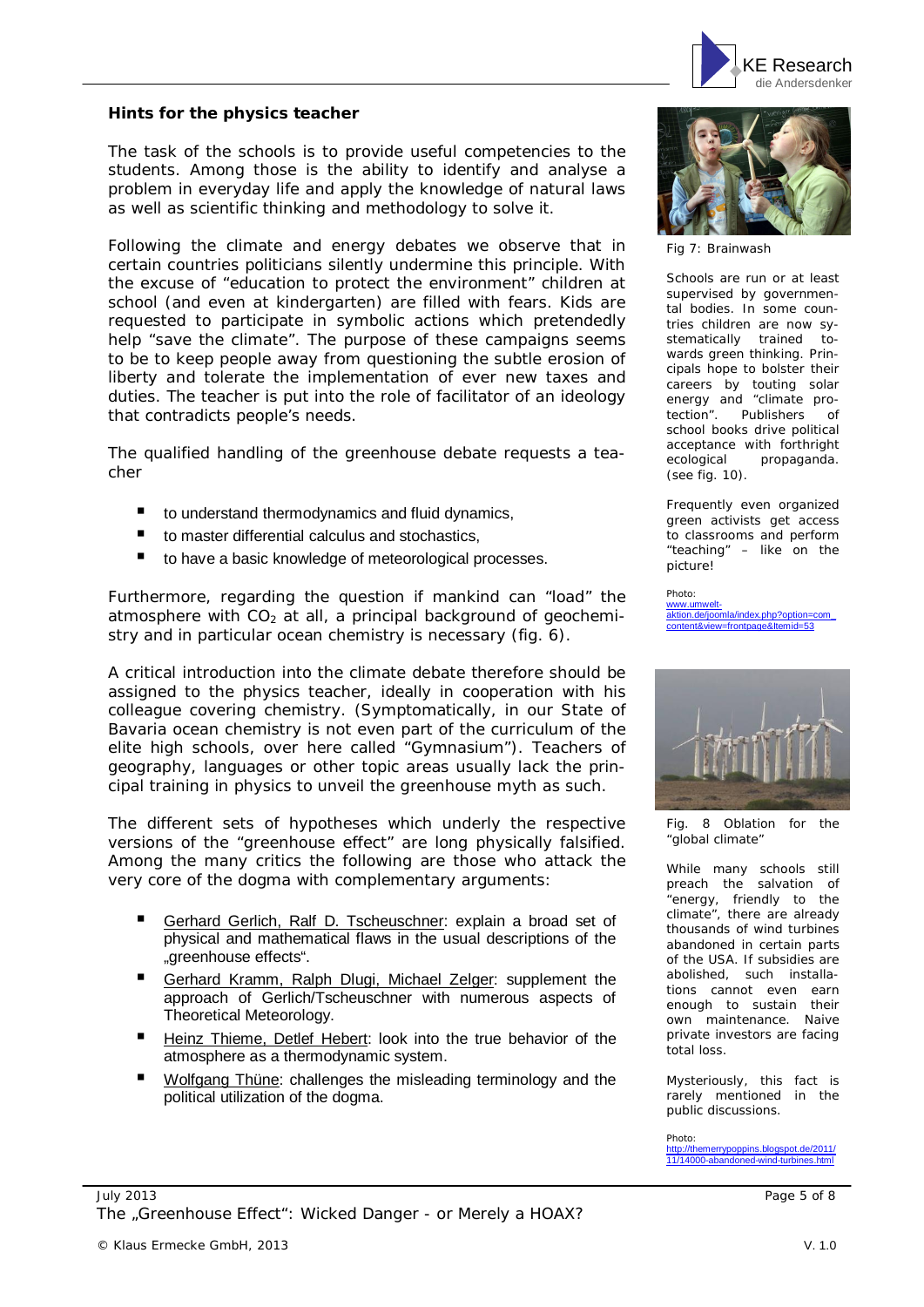



Fig. 9: Greenhouse Gurus

Jeffrey Kiehl (left) and Kevin Trenberth are American atmospheric scientists and "lead authors" of the IPCC. They are renowned advocates of the  $CO<sub>2</sub>$ greenhouse dogma.

In two frequently cited meta studies (1997 and, together with John Fasullo, 2008) they tried to quantify flows of energy and radiation in the atmosphere.

For this study we assume their assessments regarding the "cooling system" to be correct.

Photos: University Corporation for Atmospheric Research, NCAR/CGD

#### **Acknowledgements**

We would like to thank the following people for their valuable advice and ongoing support: Prof. Dr.- Ing. Hans-Günter Appel, Dieter Ber, Anthony Cox, Christian, David, Joshua and Tim Ermecke, Irina Gieswein, Franz Klemm, Prof. Dr. Gerhard Kramm, Leander Korschunow, Zdzislaw (Gustav) Meglicki, Ph.D., Dr. Rudolf Mikus, Dr. Johannis Nöggerath, Prof. Dr. Eduard Schmäing, Dr. Ralf D. Tscheuschner.

#### **Endnotes**

1) We had already analyzed the greenhouse dogma in our report "Rescue from the Climate Saviors" (Ermecke 2010). In this new paper written primarily for highschool students, parents, and teachers, we explain one of the core arguments of the previous report in greater detail. Both papers mutually add to each other.

2) By the year 2050 the EU Commission wants to have collected no less than 11,000 bn Euros for pretended means of climate protection. [www.faz.net/aktuell/wirtschaft/wirtschaftspolitik/plan-der-eu](http://www.faz.net/aktuell/wirtschaft/wirtschaftspolitik/plan-der-eu-)kommission-der-klimaschutz-kostet-billionen-1595645.html (in German).

3) This contradicts the 2nd law of thermodynamics: heat can never flow from cold to hot without further means.

4) Gerlich & Tscheuschner (2007) have presented no less than 14 such descriptions.

5) At night the surface cools down quickly, it can even become colder than the air right above ("inversion").

6) Thieme (2005).

7) Explanation of the Sahara and Moon example: Thieme (2005).

8) Properties of Moon surface material described by Kring (2006).

9) In our deserts there is sand of different colors and brightness, including material which is comparable to the mostly dark Moon dust. However, no temperatures have been documented which grossly exceed the 80°C mentioned here (Laity 2008, p. 52).

10) Regarding the Moon temperatures some argued that the night side of the Moon was much colder than that one of the Earth. While true, the statement misses the point. The claim was that the molecules of the "greenhouse gases" would raise the surface to a higher temperature by additional radiation. If this – as shown here - does not hold for daytime, it will not hold for the night either.

11) Kiehl, Trenberth (1997), Trenberth et al. (2008)

12) Gerlich & Tscheuschner (2007) analyzed the derivation of the alleged greenhouse effects from the viewpoint of physics and rejected it because of a multitude of serious flaws.

#### **References**

Klaus Ermecke (2010): Rescue from the Climate Saviors – Is the "Global Climate" really in Danger? KE Research, Oberhaching, [www.ke-research.de/downloads/ClimateSaviors.pdf](http://www.ke-research.de/downloads/ClimateSaviors.pdf)

Gerlich, G., Tscheuschner, R.D. (2007): Falsification of the atmospheric  $CO<sub>2</sub>$  greenhouse effects within the frame of physics. <http://arxiv.org/abs/0707.1161>

Jeffrey T. Kiehl, Kevin Trenberth (1997): Earth's Annual Global Mean Energy Budget; in Bulletin of the American Meteorological Society, Vol. 78, No. 2/1997, S. 197-208

<http://real-planet.eu/atmoseff.htm>

David A. Kring (2006): Briefing Topic: Parameters of Lunar Soils, [www.lpi.usra.edu/science/kring/lunar\\_exploration/briefings/lunar\\_soil\\_physi](http://www.lpi.usra.edu/science/kring/lunar_exploration/briefings/lunar_soil_physi) cal\_properties.pdf

Julie Laity: Deserts and Desert Environments, Chichester, 2008. Heinz Thieme (2005): Die Erdatmosphäre - ein Wärmespeicher;

<http://real-planet.eu/wspeicher.htm.> More papers of the author (some in English) on [www.realplanet.eu/](http://www.realplanet.eu/)

Kevin E. Trenberth, John T. Fasullo and Jeffrey Kiehl (2008): Earth's global energy budget, 2008; <http://ams.allenpress.com/> archive/1520-0477/90/3/pdf/i1520-0477-90-3-311.pdf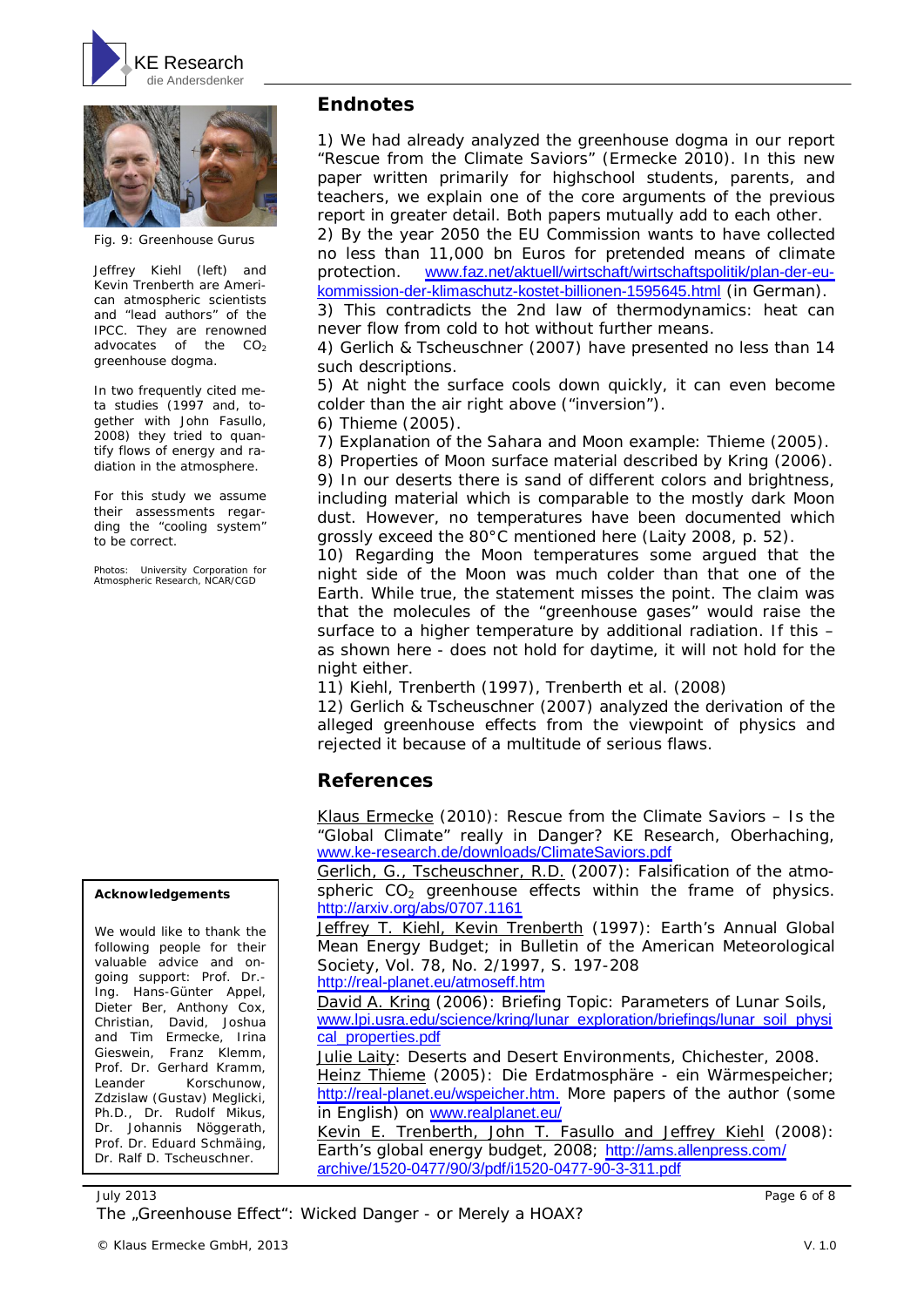

## **Appendix**

#### **School books: "Acting green" as objective of learning?**

Under the influence of decade long campaigns, the popular knowledge of natural science has declined – it is the right attitude which counts. School books mirror this trend. Not only do they teach faulty physics (here of all things in an English textbook for German high school students), but on the following pages the students are called up for action. One repairs her bike – then she is "green" (which seems to mean "right") and "helps the environment"!

"green" is one political orientation and set of beliefs, it competes with others. Schools may portray it, but shall refrain from single sided advertising. Schools must teach scientific thinking, even if that disproves certain green dogmata.

Teachers often use red ink. That is what we do now. Unfortunately, there is by far not enough space here to outline everything what needed to be noted!



Try to repair broken things! will help the environment.

That picture series is a naive agitprop piece and should be shown – if t all - in a course of modern arts: as a bad example.

Here the plural should be used: There are many different temperatures on Earth



little warmer. Since the last ice age (12,000 years ago) it became much warmer, since the "Holocene Optimum" (6,000 years ago) clearly

cooler.

Bildungshaus Schulbuchver-lage Westermann, Schroedel Diesterweg Schöningh Winklers GmbH, Braunschweig, Germany, 2005.

The chapter "Acting Green" covers 12 pages.

#### July 2013 Page 7 of 8 The "Greenhouse Effect": Wicked Danger - or Merely a HOAX?

bn tons.

500,000 bn tons of water per year. The natural release of  $CO<sub>2</sub>$  is estimated to be 556 bn, the manmade to be 26

(who is usually not especially trained in natural sciences) shall enter into a discussion based on pseudo

physics.